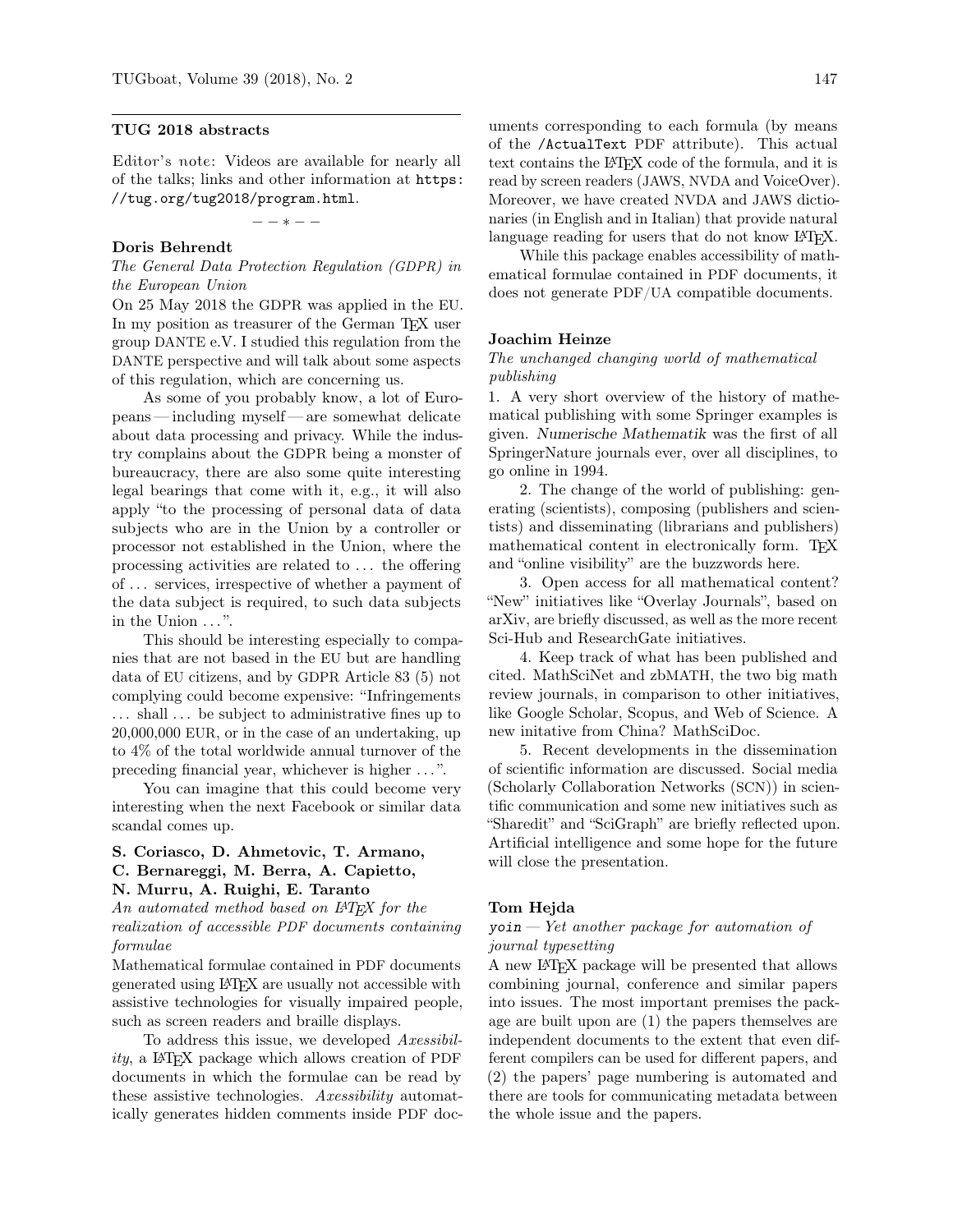Please note that a preliminary version of the package will be presented and help from the community will very likely be sought at the conference.

#### Mico Loretan

# Selective ligature suppression with the selnolig package

TEX has long provided straightforward methods for creating typographic ligatures. Until recently, though, suppressing inappropriate ligatures selectively could only be achieved by applying mark-up by hand to a document. selnolig, a LuaL<sup>AT</sup>FX package, provides the machinery to perform selective ligature suppression in an automated way that requires minimal user involvement. The package also provides sets of ligature suppression rules for English and German language documents. The talk provides an overview of the package's design philosophy and main features, discusses some of its current limitations, and gives the outlook for further developments.

### Frank Mittelbach

# A quarter century of doc

In this talk I will re-examine my poor attempts at Literate Programming and how they have shaped (for better or worse) the LATEX world in the past decades.

It's about time to rethink some of the concepts invented back then— but can we still evolve?

### Ross Moore

# Authoring accessible 'Tagged PDF' documents using LATEX

Several ISO standards have emerged for what should be contained in PDF documents, to support applications such as 'archivability' (PDF/A) and 'accessibility' (PDF/UA). These involve the concept of 'tagging', both of content and structure, so that smart reader/browser-like software can adjust the view presented to a human reader, perhaps afflicted with some physical disability. In this talk we will look at a range of documents which are fully conformant with these modern standards, mostly containing at least some mathematical content, created directly in LAT<sub>EX</sub>. The examples are available on the author's website, <web.science.mq.edu.au/~ross/TaggedPDF>.

The desirability of producing documents this way will be discussed, along with aspects of how much extra work is required of authors. Also on the above website, and published elsewhere in this issue (pp. 131–135), is a 'five-year plan' on how to modify the production of LATEX-based scientific publications to adopt such methods. This will involve cooperation between academic publishers and a TUG working group.

[ Editor's note: Since the talk worked mostly from examples, showing non-printing aspects of what can be stored in, and extracted from PDF files, the printed description is not entirely sufficient; see the video at <youtube.com/watch?v=mPBtkCsChJw>. ]

## Eduardo Ochs

Dednat6: An extensible (semi-)preprocessor for LuaLATEX that understands diagrams in ASCII art (LA)TEX treats lines starting with % as comments, and ignores them. This means that we can put anything we want in these % lines, even code to be processed by other programs besides TEX.

In this talk we describe a "semi-preprocessor", called dednat6, that makes blocks of lines starting with %L be executed as Lua code, treats blocks of lines starting with %: as 2D representations of derivation trees, and treats blocks of lines starting with %D as diagrams in which a 2D representation specifies where the nodes are to be placed and a stack-based language inspired by Forth is used to connect these nodes with arrows.

A predecessor of dednat6, called dednat4, was a preprocessor in the more usual sense: running dednat4.lua foo.tex on a shell would convert the trees and diagrams in %:- and %D-blocks in foo.tex to **\defs** that L<sup>AT</sup>FX can understand, and would put these \defs in a file foo.dnt; we had to put in foo.tex an \input "foo.dnt" that would load those definitions.

Dednat6 does something almost equivalent to that, but using LuaL<sup>AT</sup>EX to avoid the needs for an external preprocessor and for an auxiliary .dnt file. Here is how; the workflow is unusual, so let's see it in detail.

Put a line

#### \directlua{dofile("loaddednat6.lua")}

in a file bar.tex. When we run "lualatex bar.tex" that line loads the dednat6 library, initializes the global variable tf in the Lua interpreter with a TexFile object, and sets tf.nline=1 to indicate that nothing in bar.tex has been processed with Dednat6 yet.

A (low-level) command like

\directlua{processlines(200, 300)}

in bar.tex would "process the lines 200 to 300 in bar.tex with dednat6", which means to take all the blocks of %L-lines, %:-lines, and %D-lines between the lines 200 to 300 in bar.tex, run them in the necessary interpreters, and then send the resulting LAT<sub>EX</sub> code— usually \defs — to the latex interpreter.

The high-level macro \pu runs \directlua(processuntil{tex.inputlineno})